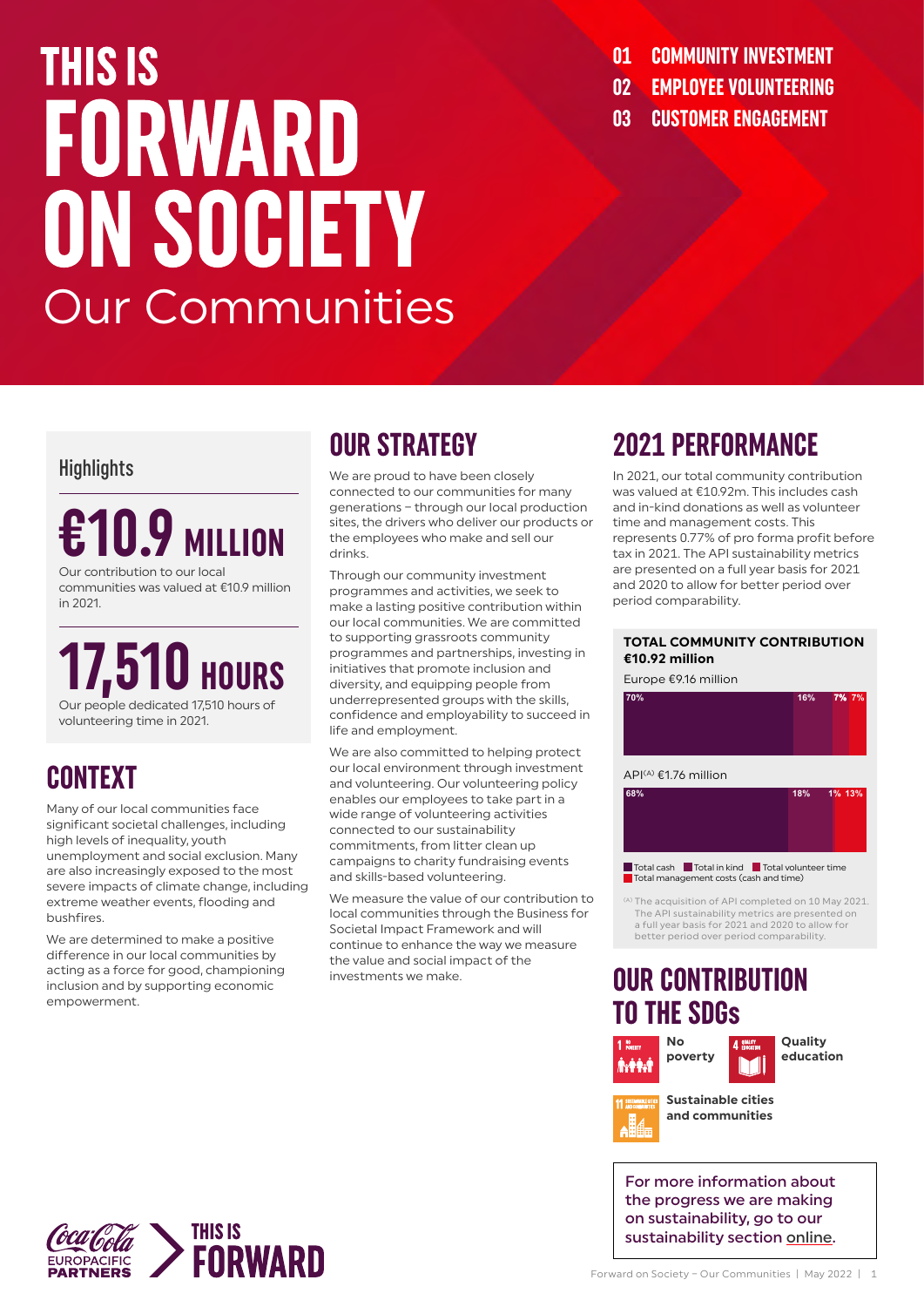# **COMMUNITY**<br> **COMMUNITY**



#### How do you support young people to gain employability, skills and confidence?

We believe that everyone should be given the opportunity to fulfil their potential – by gaining access to meaningful employment, learning a new skill or starting a business. Here are some examples of our different partnerships:



#### **Belgium**

[A Seat At The Table](https://www.asatt.eu/) (ASATT) is a mentoring programme which connects young people in Belgium with local businesses, aiming to inspire them and help them advance in the business world. As part of our partnership with ASATT and TCCC we organised six sustainable business workshops in 2021. The workshops covered a range of topics including climate change, packaging, food and marketing and helped to enhance the vocational skills of 20 young people.



#### **Fiji**

In partnership with the Fiji Secondary Schools Athletics Association, we organise the annual Coca-Cola Games, the largest secondary school sports event in the Pacific. Over 1.2 million people across ten Pacific Island countries watched the 47th Games which took place in 2021. Over 150 secondary schools, 300+ officials (volunteer teachers), 2,500+ athletes, 20,000 spectators and more than 100 CCEP employees were involved in the three-day event. Communities that are unable to travel to the games get involved at a local level by hosting the Powerade National Torch Relay, a traditional welcome ceremony for the participating teams.





In partnership with French food distribution charity, [Restos du Coeur](https://www.restosducoeur.org/), we've created [FIER.E.S](http://www.lereseau.asso.fr/fier-e-s-de-prendre-la-parole-par-coca-cola-european-partners/), an initiative to build selfconfidence and provide a pathway to employment for young people and women from marginalised groups. Through the initiative we offer workshops on public speaking, training opportunities with our sales and manufacturing teams, and simulated interview training sessions with our HR team.

In partnership with [Eloquentia](https://eloquentia.world/), we help young people to express themselves freely and gain self-confidence. In 2021, we supported 150 young people to complete a 20-hour training programme and participate in their first public speaking competition, organised by Eloquentia.



Together with the non-profit German [Foundation of Integration](https://www.deutschlandstiftung.net/), we help young people with an immigrant background integrate into German society, develop new skills and find work opportunities. We support [Geh Deinen Weg](https://www.deutschlandstiftung.net/projekte/geh-deinen-weg-programm), a two-year mentoring scholarship programme, which included a Summer Academy for students in 2021, focused on climate protection.



In 2021, we supported the fourth iteration of [Reach Up](https://www.ukyouth.org/reach-up/), an employability programme run by charity, UK Youth which aims to empower young people with the confidence and skills to help them prepare for the workplace. As part of our partnership, our employees volunteer their time to provide networking opportunities and on-the-job work experience with our Field Sales team. We have worked in partnership with UK Youth since 2018, supporting over 300 young people, with 186 participants in 2021. Over 260 CCEP volunteers have given more than 1,600 hours to support the programme since 2018.

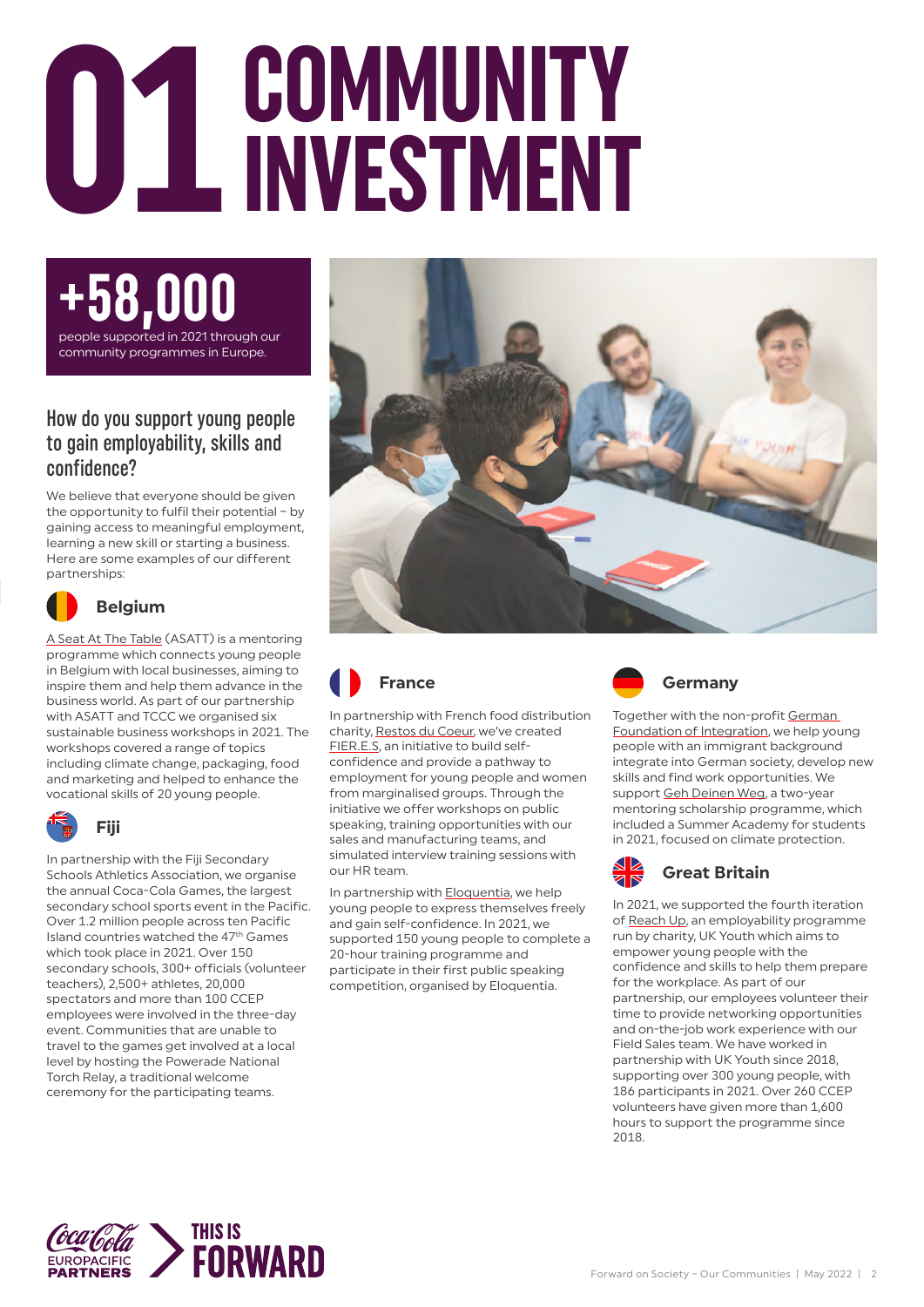

The **Icelandic Association for Search and** [Rescue](https://www.landsbjorg.is/icelandic-association-for-search-and-rescue) youth division helps young people to build competences, skills and confidence. We support the Association to help young people work together with rescue teams throughout Iceland and better understand the work of the Association's search & rescue teams and accident prevention divisions. Our partnership also helps young people to understand how to protect themselves from dangers which are inherent in Icelandic nature.



#### **Indonesia**

**Green School** is an environmental education and behaviour change programme for school officials, students, and parents, at two elementary schools in West Java and Jakarta. We support Green School and aim to nurture a culture of waste avoidance, waste disposal and sorting habits through workshops, festivals and competitions. The programme also appoints a school Environmental Ambassador and provides technical assistance to each school's hygiene and sanitary facilities. By 2021 over 1,200 students, teachers and parents had taken part in the programme.



### **Norway**

CCEP supports coaching sessions for young people under 18 through various activities at the [Red Cross](https://www.rodekors.no/)' youth centre, Fellesverket, in eight cities across Norway. CCEP volunteers participate in several events and roundtables.



In 2020, in partnership with Portuguese NGO, [Ajuda em Ação,](https://ajudaemacao.org/projetos-solidarios-em-portugal-bora-jovens/) we developed [BORA](https://ajudaemacao.org/projetos-solidarios-em-portugal-bora-jovens/)  [JOVENS,](https://ajudaemacao.org/projetos-solidarios-em-portugal-bora-jovens/) an employability programme for young people aged 17 to 23, who have fewer opportunities and are at risk of social and educational exclusion. The programme helps to train young people in social competencies and provide learning tools to help build employability skills. In 2021, 60 young people participated in this programme and 40 of them have subsequently secured employment.



**Spain**

In 2013, Coca-Cola launched [GIRA Jóvenes](https://www.cocacolaespana.es/sostenibilidad/compromiso-social/gira-jovenes), an employability training programme for young people aged 16 to 26 from disadvantaged backgrounds. It provides the opportunity for young people to develop personal skills and talent, bringing them closer to the workplace. In 2021, our people gave more than 25,000 hours of training to support 987 young people through the programme. Our employees have volunteered in activities, in which they support and mentor young people, helping them to prepare as they look for employment.



#### How do you promote social inclusion within your communities?

With TCCC, we are a long-standing supporter of [Special Olympics](https://www.specialolympics.org/), which is the world's largest sports organisation for children and adults with intellectual and physical disabilities. Our support in **Belgium, France, GB, Germany** and **the Netherlands** includes volunteering, financial support and product donations.



In remote indigenous communities, our aim is to work in a respectful, consultative way with local communities that respects cultural difference and autonomy. We support the development, empowerment and wellbeing of Aboriginal and Torres Strait Islander communities and individuals, and invest in philanthropic and community development programmes via the

[Coca-Cola Australia Foundation \(CCAF\).](https://www.coca-colacompany.com/au/responsible-business/coca-cola-australia-foundation) Our sponsorship of the National Rugby League and the Australian Football League includes a commitment to set aside 10% of sponsorship funds to support community programmes for young indigenous Australians. In 2021, CCAF established a new, flagship partnership with [First Hand](https://www.firsthandsolutions.org/)  [Solutions,](https://www.firsthandsolutions.org/) a grassroots charity that finds hands-on solutions to issues faced by young Aboriginal people, their families and communities, including youth incarceration, suicide and mental health. CCAF will provide AUS\$600,000 in financial support to the programme over three years.



In 2021, in partnership with [Impact Hub](https://lisbon.impacthub.net/) Lisbon, we organised the 3rd edition of '[BORA Mulheres.](https://boramulheres.pt/) This is a free and intensive programme that aims to inspire, train and empower female entrepreneurs from all over the country to create their own job or business idea. More than 200 women enrolled in the trainings with experts. We also provided a mentorship programme to accelerate growth on 15 projects and a demo day where they presented before a jury. The best 3 projects received additional coaching.



In 2021, we organised the fifth edition of [GIRA Mujeres,](https://www.cocacolaespana.es/sostenibilidad/compromiso-social/gira-mujeres) a training programme for female employed and unemployed entrepreneurs. The programme offers training and support to women aged 18 to 60 who have social entrepreneurship projects and businesses within the food and beverage and leisure and tourism sectors. In 2021, Sol Daurella, CCEP's Chairman, participated in the final event in Madrid where we announced 10 finalists and four winners from more than 940 participants.

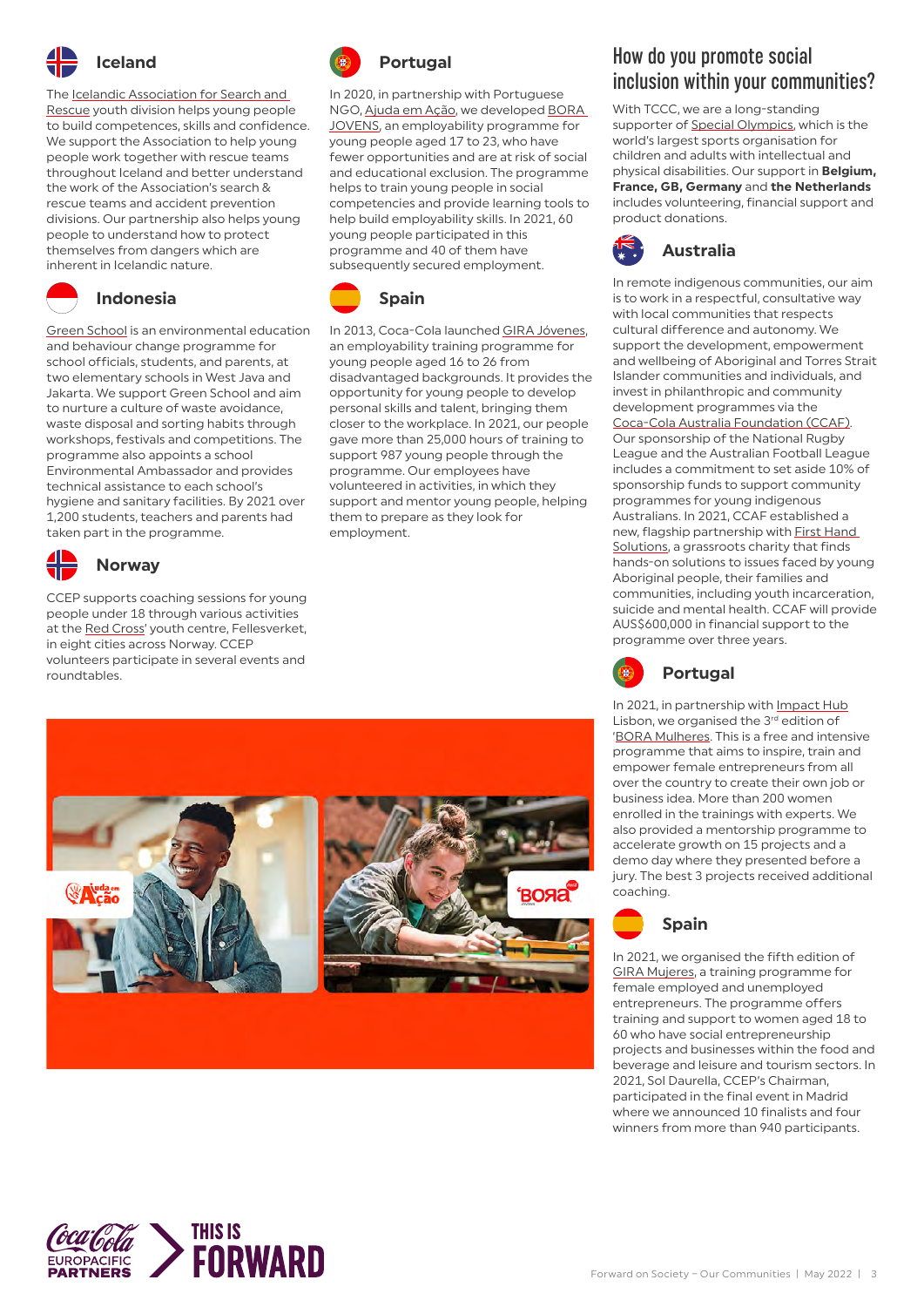

**Sweden**

In Sweden, together with the [Swedish Red](https://www.rodakorset.se/)  [Cross](https://www.rodakorset.se/), we have partnered to initiate a new three-year project How are you?. The project aims to break the stigma of mental illness and encourage conversations around mental health among young people in disadvantaged areas. Through workshops with these young adults we gathered knowledge and insights in order to provide the right tools and communication material for them. These insights will also be shared with the Global Red Cross community as well as within the Swedish Public Health Authority and different research teams.

#### Do you support disaster relief initiatives?



**Belgium**

In July 2021, floods in the Walloon Region of Belgium caused enormous damage. Many homes, schools and roads were destroyed by the inexorable force of the water, including CCEP's production facility in Chaudfontaine. Together with TCCC and The Coca-Cola Foundation, we donated €1 million to support the local community. This included a €250,000 donation (via the foundation) to the Belgian Red Cross to provide hot meals to flood victims. We also ran on-pack marketing campaign via our Chaudfontaine brand, including a €750,000 donation to help rebuild two local schools. More than 300 CCEP employees in Belgium volunteered to help the Chaudfontaine community respond to the disaster.



In 2021, across our API territories, we assisted first responders in times of environmental disaster and social upheaval by donating bottled drinks for communities. In Fiji, we supported the NGO [Make A](https://fijilifefoundation.org/project/make-a-difference-fiji/)  [Difference Fiji](https://fijilifefoundation.org/project/make-a-difference-fiji/) in distributing more than 100 food packages for people in Batiri and islands hit by a tropical cyclone.



In July 2021, many local people living in Bad Neuenahr, together with our production facility, were affected by severe flooding. CCEP and TCCC donated €400,000 to the Red Cross to support disaster relief in the area, and distributed €30,000 worth of drinks to people in need. Another donation of €380,000 was made by The Coca-Cola Foundation to support the Germany Red Cross, with financial support directed to disaster relief in the region. Through our employee foundation "We are Coca-Cola" we support employees and their close relatives in case of emergencies. Following the flood disaster the foundation provided approximately €135,000 for 27 cases to support.

#### How do you support the environment through community programmes?

We are committed to protecting our environment and support a wide range of environmental programmes including community-based water replenishment partnerships in Belgium, France, GB, Portugal and Spain and land-based and marine litter clean-up programmes across many of our markets.



Seven years ago, Coca-Cola Europacific Partners Indonesia initiated a tree planting and environmental education program called Coca-Cola Forests, which aims to create a healthier, safer, and more sustainable place to live while strengthening the economy of the local communities where we operate. This programme is now focused on three areas in Indonesia – Lampung, Sumedang and Semarang – and contributes to positive environment and community outcomes. Over 14,000 trees grow in these forests and more than 300,000 saplings have been grown in the forest nurseries and donated to communities since 2014. In 2021, Coca-Cola Forests donated over 35,000 trees to local communities, recycled more than 11,000 used PET bottles into polybags for use in the tree nurseries and recycled organic waste to produce around 1,440 kg of compost. In addition, Coca-Cola Forests employed around 20 people from local communities to be responsible for operations and maintenance of tree nurseries.

For over 15 years, in collaboration with different local partners we have organised daily beach clean-ups across five beaches (Kuta, Legian, Seminyak, Jimbaran, and Kedonganan) in Indonesia under [the Bali](https://www.oneislandonevoice.org/)  [Beach Clean Up programme.](https://www.oneislandonevoice.org/)

Together with BEDO, a not-for-profit business support organisation, we train local people on how to recycle and reuse beach waste. As a result of this initiative, an integrated waste management facility has been established in the Seminyak area of Bali. The operation includes 27 fleets, 54 workers, and around 2,000 customers. It now serves 100% of the local community, collecting and managing a total waste of 13,000 kilograms annually.

#### What other local community programmes do you support?

Our Support my Cause initiative enables our people to nominate and support grassroots charitable and community causes. In 2021, we donated €220,000 to 44 local charities and community groups across Europe. In addition, we donated over €520,000 to support 158 grassroots charitable and community partnerships located close to our sites and offices.



Our Employee Connected Grants programme in Australia is a partnership with the Coca-Cola Australia Foundation (CCAF), providing an opportunity for our people to connect with charities that they care about or have personal connections with. We also support indigenous philanthropic and cultural organisations nominated by CCEP and Coca-Cola South Pacific employees.

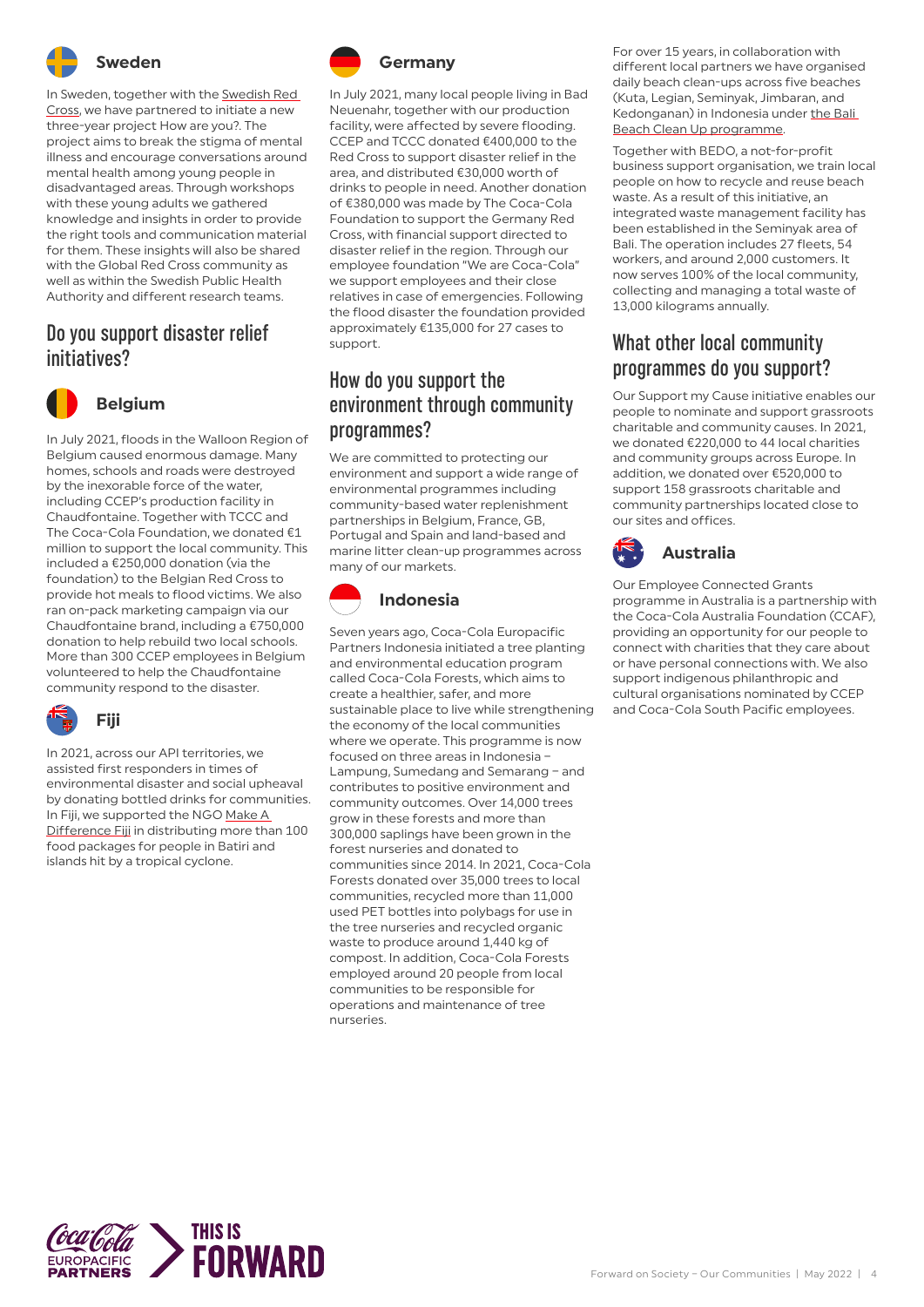We also support a wide range of grassroots community partnerships across our territories, including local foodbanks and food distribution charities in **Australia, Belgium, France, GB, Germany, Iceland, Norway** and **Portugal.** In addition to providing financial support we also donate a wide variety of products to be made available via foodbanks.



#### **France**

Since 2016, we have worked in partnership with Phenix, a startup dedicated to the prevention of food waste. Phenix supports vulnerable communities by giving away free, unsold products to charities. In 2021, we donated approximately 850,000 litres of drinks to Phenix for onward distribution to charity.



#### **Great Britain**

We are working in partnership with [Company Shop Group,](https://www.companyshopgroup.co.uk/) the UK's leading redistributor of surplus food and household product to support a Community Shop near our Wakefield production facility. The shop provides support for local residents and their families who are living on the cusp of food poverty. It provides access to deeply discounted food, good quality meals and training through a Community Kitchen and life-changing training and personal development through a Community Hub. We're looking forward to expanding our connection to volunteer opportunities, careers outreach and partnership programmes to support hospitality based employability skills.



#### **Portugal**

In 2021, in partnership with the [Banco](https://www.bancoalimentar.pt/)  [Alimentar contra a Fome](https://www.bancoalimentar.pt/) in Portugal, we organized a volunteering activity in 5 different locations across the country. More than 30 CCEP volunteers contributed more than 200 hours by driving donated goods from supermarkets to the foodbanks.

# **CLOSE** THE E

We support [Close the Gap,](https://www.close-the-gap.org/) an international social enterprise that aims to bridge the digital divide by offering high-quality, pre-owned IT devices donated by European companies to educational, medical and social projects in developing and emerging countries.

In 2021, we donated old IT equipment from across our European markets with a value of €120,600.



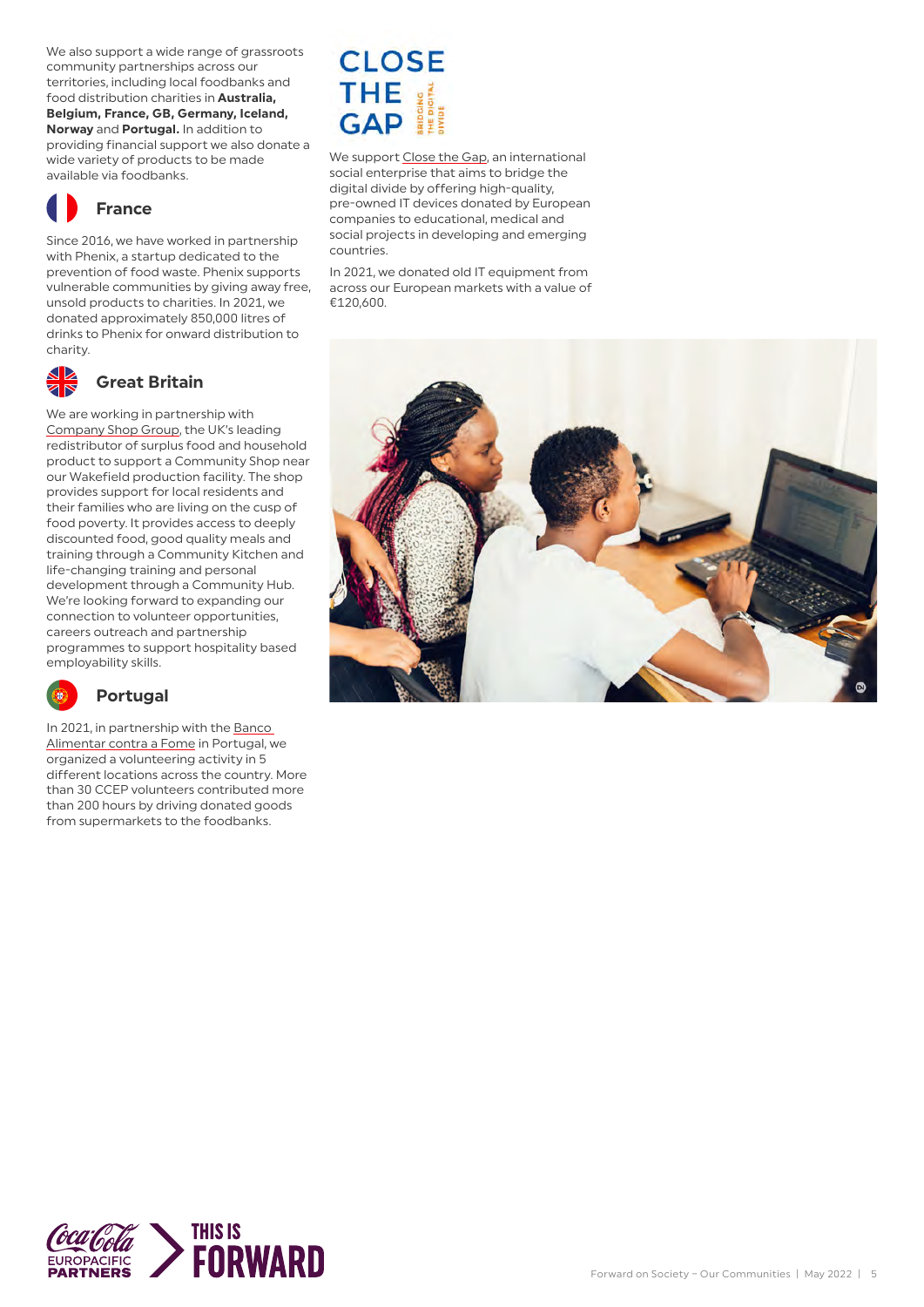# **COLUNTEERING**



#### How do your employees get involved in community projects?

As part of our support for local communities, our employees can spend up to two paid working days each year volunteering for a charity or cause of their choice. We encourage our people to participate in volunteering activities connected to our sustainability commitments, such as litter clean-up campaigns and charity fundraising events. We currently operate different regional policies on employee volunteering and we will align our approach in 2022.

# **17,510 HOURS** volunteered by our employees across our

territories to support local community projects in 2021.

In GB, employees volunteer in for Hubbub's [Treasure Your River](https://www.treasureyourriver.co.uk/) campaign to combat river litter and we have active partnerships with [Keep Britain Tidy](https://www.keepbritaintidy.org/), [Keep Scotland](https://www.keepscotlandbeautiful.org/) 

[Beautiful](https://www.keepscotlandbeautiful.org/), [Keep Wales Tidy](https://keepwalestidy.cymru/) and the [Rivers](https://theriverstrust.org/)  [Trust](https://theriverstrust.org/). We have similar partnerships with [Mares Circulares](https://www.cocacolaespana.es/sostenibilidad/medioambiente/mares-circulares) in Portugal and Spain, River [clean up](https://www.river-cleanup.org/en) and [Dokano](https://www.dokano.be/en/) in Belgium and Nature Protection and [Trinkwasserwald](https://trinkwasserwald.de/) in Germany.

In Indonesia, we support the Bali Beach [Clean Up](https://www.oneislandonevoice.org/) programme and Coca-Cola Forests, a tree planting and environmental education programme. In Fiji, we operate **[Mission Pacific](https://missionpacificfiji.com/), for the collection and** recycling of our packaging, and support the [Mamanuca Environment Society.](https://www.fijisharkcount.com/mamanuca-environment-society/)